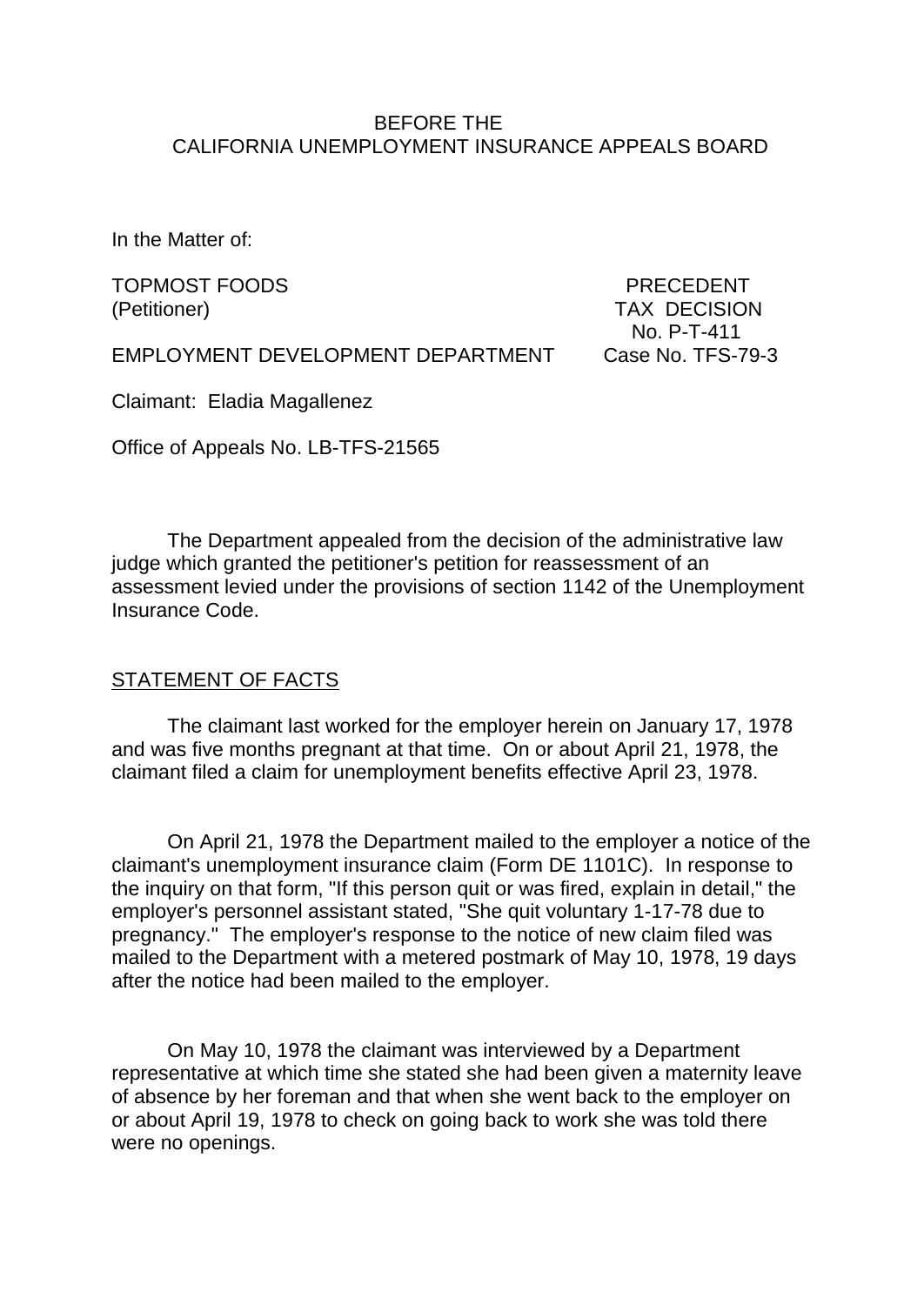The Department received the employer's response on May 15, 1978 indicating the claimant voluntarily quit her job on January 17, 1978 due to pregnancy. On May 18, 1978 a Department representative contacted the employer's personnel assistant (Fabiano) by telephone. The personnel assistant reported the claimant's foreman had informed her the claimant was laid off work on January 17, 1978 due to her pregnancy and that she was not given a leave of absence.

On May 23, 1978 the Department mailed a notice of potential employer false statement liability to the employer. That notice gave the employer ten days in which to submit an explanation why the information submitted by the employer in response to the notice of new claim filed should not be considered a wilful false statement or wilful failure to report a material fact. The employer did not respond to the Department's request for an explanation of the information given in its original protest.

On September 5, 1978 the Department mailed a notice of determination/or assessment on employer false statement which provided that under the provisions of section 1142 of the Unemployment Insurance Code, it had been assessed a cash penalty of ten times the claimant's weekly benefit amount of \$53 in the total amount of \$530.

On September 25, 1978, the employer filed an "appeal" which was considered as a petition for reassessment. The employer contended that it did not wilfully make a false statement; that it took the necessary measures to correct an inadvertent error; and that, since the employer's response to the initial claim was untimely, it was not entitled to a ruling; therefore, it could not be assessed a false statement penalty.

In support of its contentions, the employer cited Appeals Board Decision No. P-R-342.

## REASONS FOR DECISION

Section 1327 of the Unemployment Insurance Code provides in pertinent part: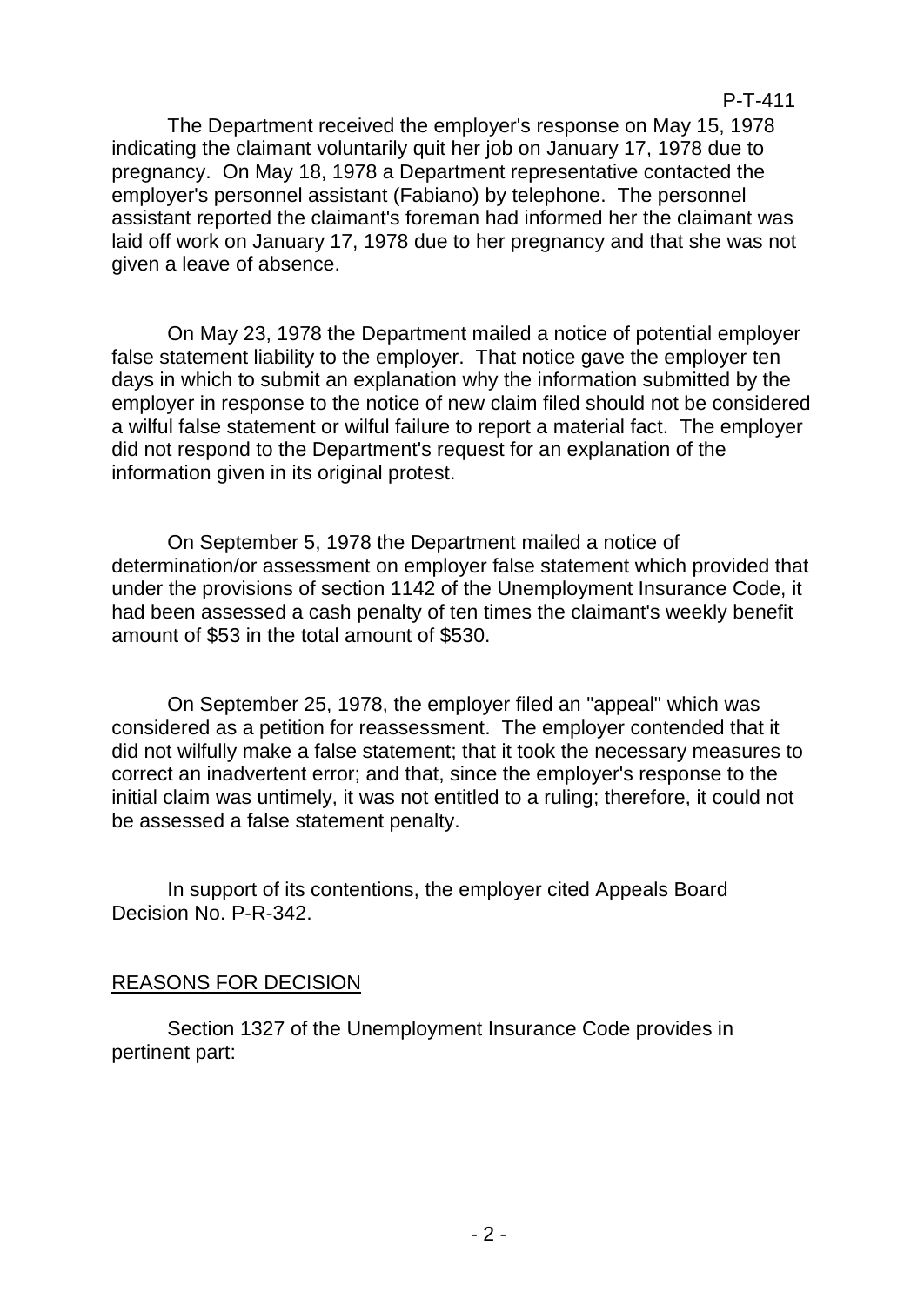#### P-T-411

"The department shall give a notice of the filing of a new or additional claim to the employing unit by which the claimant was last employed immediately preceding the filing of such claim. The employing unit so notified shall submit within 10 days after the mailing of such notice any facts then known which may affect the claimant's eligibility for benefits. . . ."

Section 1328 of the Unemployment Insurance Code provides in pertinent part:

"The department shall consider the facts submitted by an employer pursuant to Section 1327 and make a determination as to the claimant's eligibility for benefits. The department shall promptly notify the claimant and any employer who prior to the determination has submitted any facts or given any notice pursuant to Section 1327 . . . and authorized regulations of the determination . . . and the reasons therefor. . . . The claimant and any such employer may appeal . . . to a referee within 20 days from mailing or personal service of notice of the determination . . . . The 20-day period may be extended for good cause, which shall include, but not be limited to, mistake, inadvertence, surprise, or excusable neglect. The director shall be an interested party to any appeal."

Section 1030 of the code provides in pertinent part:

"(a) Any employer who is entitled under Section 1327 to receive notice of the filing of a new or additional claim may, within 10 days after mailing of such notice, submit to the department any facts within its possession disclosing whether the claimant left such employer's employ voluntarily and without good cause or was discharged from such employment for misconduct connected with his or her work . . . ."

\* \* \*

"(c) The department shall consider such facts together with any information in its possession and promptly notify the employer of its ruling as to the cause of the termination of the claimant's employment. . . ."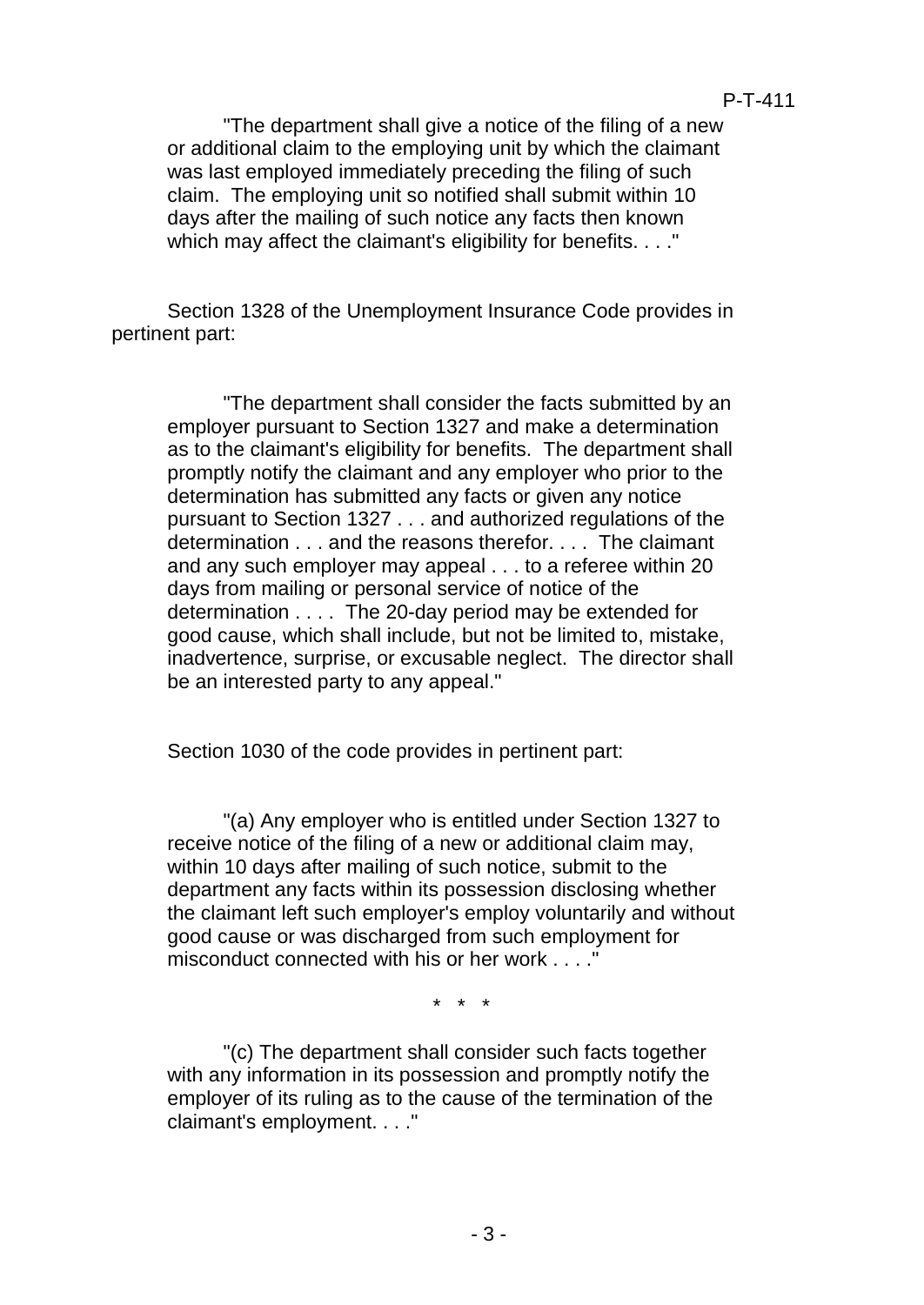Former code section 1030.5 provided:

"If the director finds that any employer or any employee, officer, or agent of any employer, in submitting facts pursuant to Section 1030, 3701, or 4701, willfully makes a false statement or representation or willfully fails to report a material fact concerning the termination of a claimant's employment, the director shall make a determination thereon charging the employer's reserve account not less than 2 nor more than 10 times the weekly benefit amount of such claimant. The director shall give notice to the employer of a determination under this section. Appeals may be taken from said determinations in the same manner as appeals from determinations on benefit claims."

Former code section 1030.5 was repealed and section 1142 was added to the Unemployment Insurance Code by Chapter 511, Statutes of 1977, filed September 3, 1977 and which became operative January 1, 1978. Section 1142 of the Unemployment Insurance Code now provides:

"If the director finds that any employer or any employee, officer, or agent of any employer, in submitting facts concerning the termination of a claimant's employment pursuant to Section 1030, 1327, 3654, 3701, 4654, or 4701, willfully makes a false statement or representation or willfully fails to report a material fact concerning such termination, the director shall assess a penalty against the employer in an amount not less than 2 nor more than 10 times the weekly benefit amount of such claimant. The provisions of this article, the provisions of Article 9 (commencing with Section 1176) of this chapter with respect to refunds, and the provisions of Chapter 7 (commencing with Section 1701) of this part with respect to collections shall apply to the assessments provided by this section. Penalties collected under this section shall be deposited in the contingent fund."

Section 1133 of the code provides for a petition for reassessment of an assessment levied under code section 1142, as follows: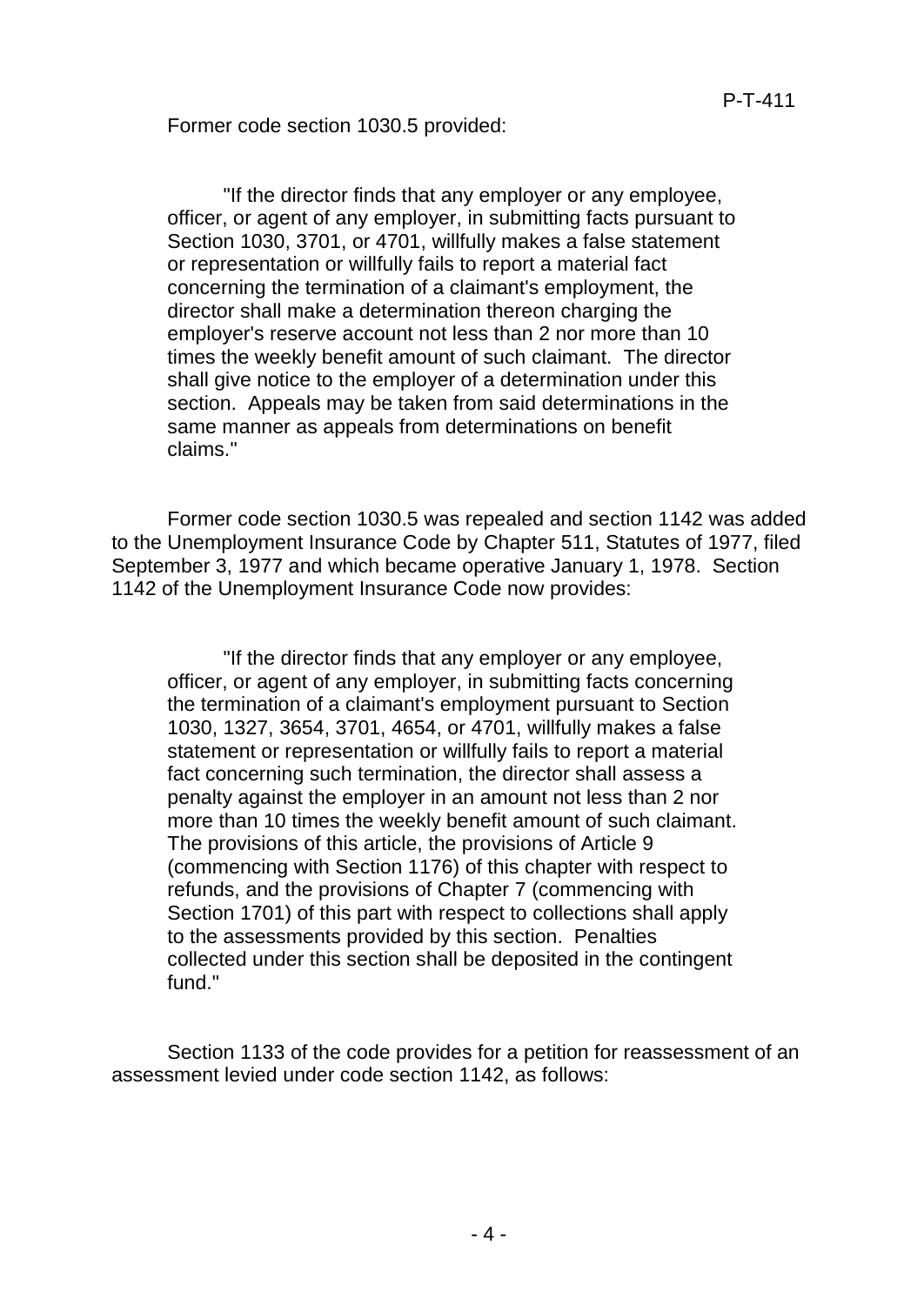"Any employing unit against whom an assessment is made under Section 1126, 1127, or 1142, or any person directly interested in such assessment, may file with a referee a petition for reassessment within 30 days after service of notice of the assessment. An additional 30 days for the filing of a petition may for good cause be granted by the referee. If a petition for reassessment is not filed within the 30-day period, or within the additional period granted by the referee, the assessment becomes final at the expiration of the period."

Prior to the repeal of former code section 1030.5, an employer was subject to a penalty if it wilfully made a false statement or representation or wilfully failed to report a material fact concerning the termination of a claimant's employment provided such facts were submitted pursuant to section 1030 or 3701 of the code. However, even if the facts submitted were patently false and wilfully made, the employer was not subject to a penalty if the facts were not submitted pursuant to section 1030 or 3701 of the code (Appeals Board Decision No. P-R-342).

In Appeals Board Decision No. P-T-407, the Board stated:

"In Appeals Board Decision No. P-R-342, the Board held that the language of former code section 1030.5 limited the assessment of charges to situations where the employer has performed the acts which cause it to become entitled to a ruling under section 1030 or 3701 of the code. The Board said:

"'It appears anomalous that an employer, who has made a willful false statement, may avoid charges to its account under section 1030.5 of the code simply by failing to comply with section 1327 of the code. However, employers may be deterred from taking advantage of this deficiency in the legislation by the provisions of Chapter 10, Part I, of the Unemployment Insurance Code, which make certain violations of the code misdemeanors. If this is an insufficient deterrent, as [sic] is a matter for legislative attention and is beyond our authority to remedy.'

"It is clear that the legislature intended to remedy the deficiency by the enactment of section 1142 of the Unemployment Insurance Code. . . ."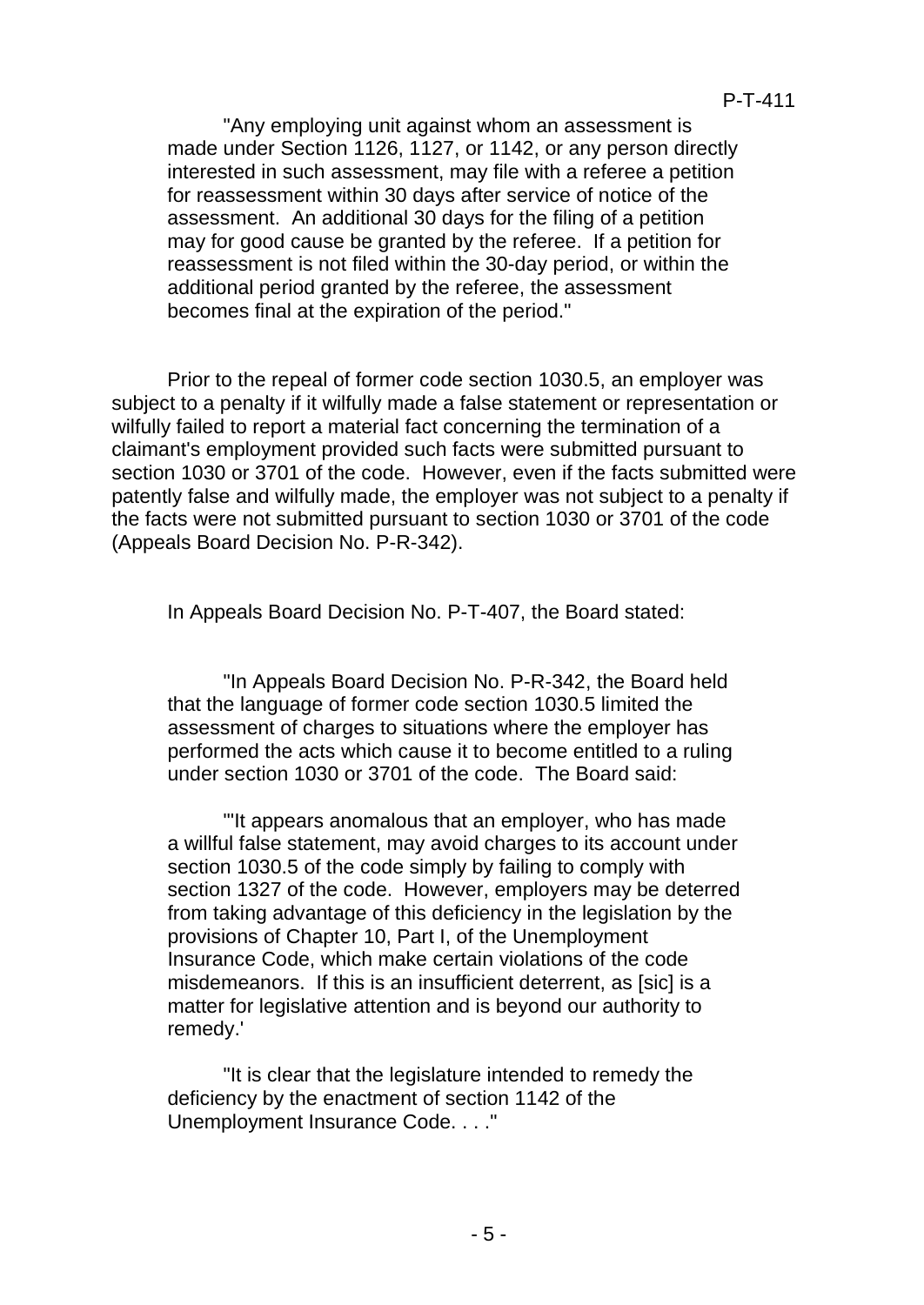#### P-T-411

The Board then held the provisions for the assessment of a cash penalty under section 1142 of the code applied to all employers whether or not they maintain a reserve account and perform the acts which cause them to be entitled to a ruling and overruled Appeals Board Decision No. P-R-342.

The factual situation in Appeals Board Decision No. P-T-407 did not involve an employer's failure to comply with the time limits when submitting information concerning the termination of a claimant's employment as in the instant case.

By overruling Appeals Board Decision No. P-R-342 wherein the employer did fail to submit facts within the time specified in sections 1327 and 1030 (a) of the code and holding that the assessment of a cash penalty under code section 1142 was applicable to all employers whether or not they had performed the acts which entitled them to a ruling, this Board, by implication, held that employers who submit facts after the time limit in which to do so are nevertheless subject to the provisions of code section 1142. We now address that specific issue.

In view of the enactment of code section 1142, it is necessary to reexamine our views expressed in prior decisions as to the meaning of the term "pursuant to" as used in that section. As stated in 45 Cal. Jur. 2d 625, section 116:

"Statutes must be given a reasonable and common sense construction in accordance with the apparent purpose and intention of the lawmakers -- one that is practical rather than technical, and that will lead to a wise policy rather than to mischief or absurdity. . . ."

The Board has heretofore held that the term "pursuant to" as used in former code section 1030.5, punctuated as it was, was restrictive in that it limited the penalty provisions of that section to situations wherein the employer had performed the acts necessary for it to become entitled to a ruling.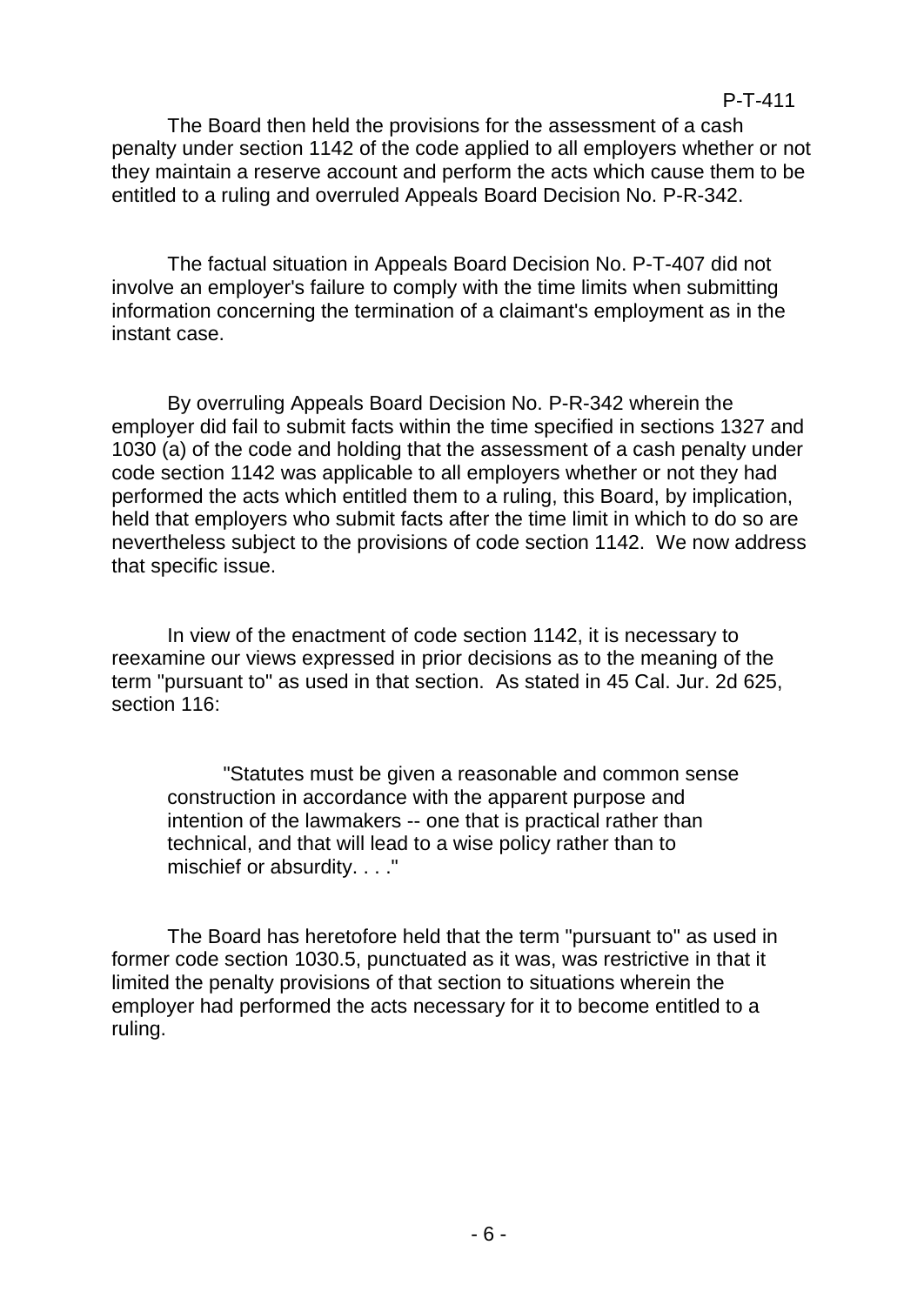#### P-T-411

In Appeals Board Decision No. P-R-341, the employer's oral statement was held not to constitute facts submitted "pursuant to" section 1030 of the code, even though wilfully false, as it did not entitle the employer to a ruling. In Appeals Board Decision No. P-R-342, the Board held, where an employer submitted facts after the time limit required by section 1327 of the code and permitted under section 1030(a) of the code, such facts were not submitted "pursuant to" those sections and the employer was not entitled to a ruling. In both instances, the Board noted that, although the result reached permitted an employer who has made a wilful false statement to avoid a penalty, the matter was for legislative attention and was beyond its authority to remedy.

Section 1142 of the code was enacted after the issuance of Appeals Board Decisions Nos. P-R-341 and P-R-342, and remedied the prior deficiencies in existing law which permitted employers to make wilful false statements or representations or to wilfully fail to report material facts concerning the termination of a claimant's employment simply by submitting such information orally or after the specified time limits within which to do so.

Section 15 of the General Provisions of the code provides: " 'Shall' is mandatory and 'may' is permissive." Therefore, sections 1327, 3654 and 4654 are mandatory in nature as they provide an employer shall submit any facts then known which may affect a claimant's eligibility for benefits. An employer is not required to submit facts under section 1030, 3701, or 4701 of the code. If the employer is dilatory in responding to a notice of a new or additional claim, it simply loses its right to receive a ruling and its right to appeal therefrom. Nevertheless, the Department is required to consider all information in its possession relating to a claimant's eligibility for benefits and is not prevented from considering information received from an employer which is submitted beyond the time limits within which the employer is required to respond.

Therefore, it is evident that where an employer responds to a notice of new or additional claim and submits facts either orally or in writing concerning the termination of a claimant's employment, those facts are submitted "pursuant to" section 1327, 3654 or 4654 for the purposes of section 1142 of the code. This is true regardless of the fact that such submission is beyond the time limit to be in conformance with the requirements that entitle the employer to a ruling under section 1030, 3701 or 4701 of the code and to appeal therefrom. Consequently, we hold that an employer's response, whether written or oral, to a notice of new or additional claim may be considered in determining such employer's liability for a false statement under the provisions of code section 1142 without regard to whether such response was timely for the purposes of the employer's entitlement to a ruling.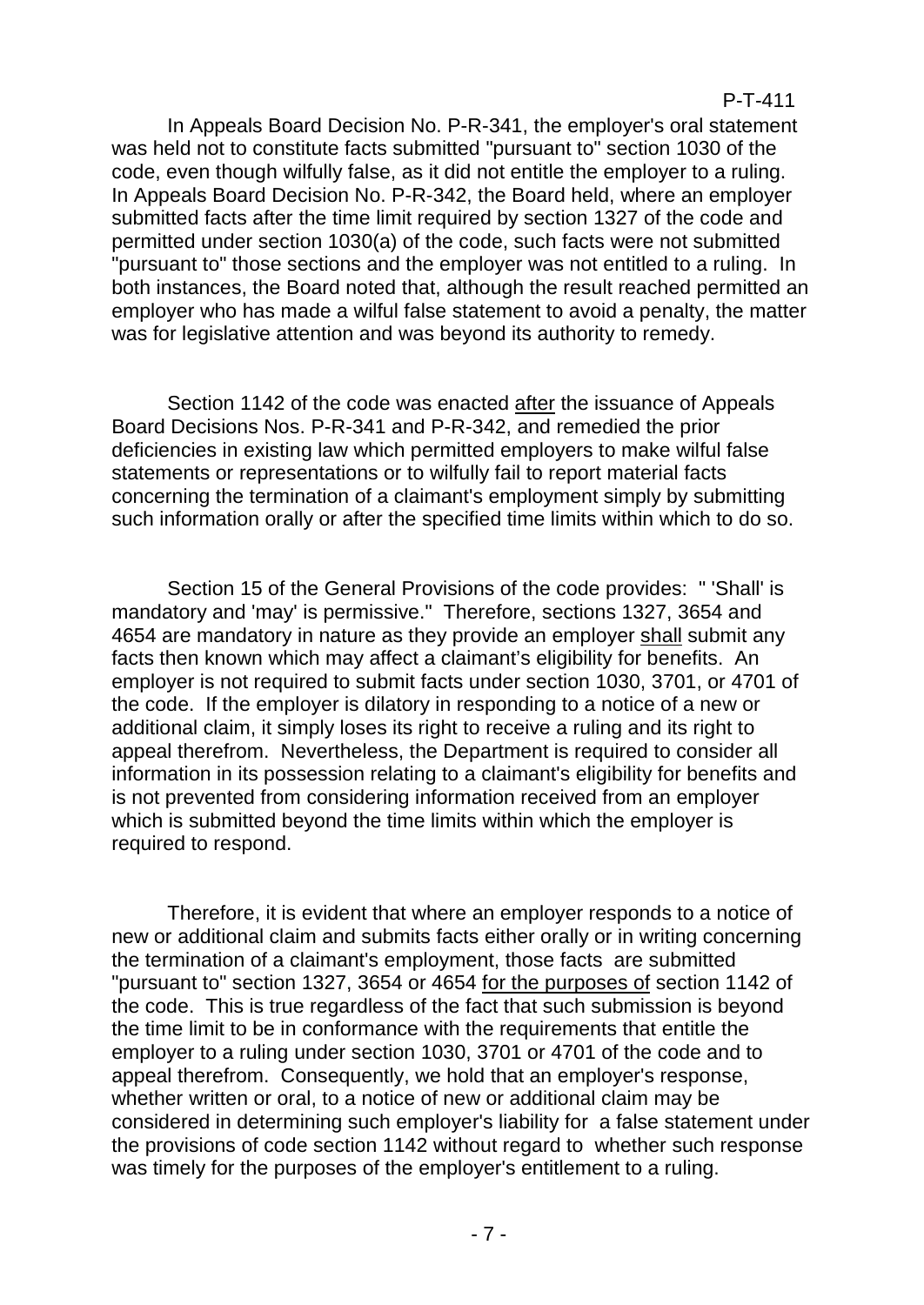Since the rationale of Appeals Board Decision No. P-R-341 is also no longer applicable to assessments levied under the provisions of section 1142 of the code, it is inconsistent with our holding in Appeals Board Decision No. P-T-407 and our decision herein. We therefore overrule Appeals Board Decision No. P-R-341.

In the present case, the employer, as the claimant's last employer, was entitled to notice of the new claim filed by the claimant and was required to respond to that notice under the provisions of code section 1327. The employer's response was not submitted within the ten-day period required under section 1327 of the code or permitted under section 1030(a) of the code, therefore it lost its right to receive a ruling and its right to appeal therefrom. Nevertheless, the employer's response was submitted as required by section 1327 of the code, and therefore "pursuant to" that section for the purpose of section 1142 of the code irrespective of the employer's entitlement to receive a ruling.

The employer submitted information which indicated the claimant voluntarily quit her job due to pregnancy. That information was false as the claimant was laid off work due to her pregnancy and was not given a leave of absence. Therefore, the employer is subject to the penalty provisions of code section 1142 if it wilfully made a false statement or representation or wilfully failed to report a material fact concerning the reasons for the claimant's termination of employment.

There need not be an intent to deceive in order that the submission of false information may be considered a wilful misrepresentation (Diagnostic Data, Inc. v. California Unemployment Insurance Appeals Board (34 Cal. App. 3d 556, 110 Cal. Rptr. 157). The employer gave false information as to the reason for the claimant's termination of employment when it informed the Department the claimant voluntarily quit her job. Whether or not the employer intended to misrepresent the facts, its act was wilful and the assessment of a cash penalty was proper. Since the employer did subsequently correct the false information submitted to the Department even though it did not respond to the notice of potential charges, it is appropriate to reduce the maximum assessment from ten times the claimant's weekly benefit amount to five times the claimant's weekly benefit amount (Appeals Board Decision No. P-R-343).